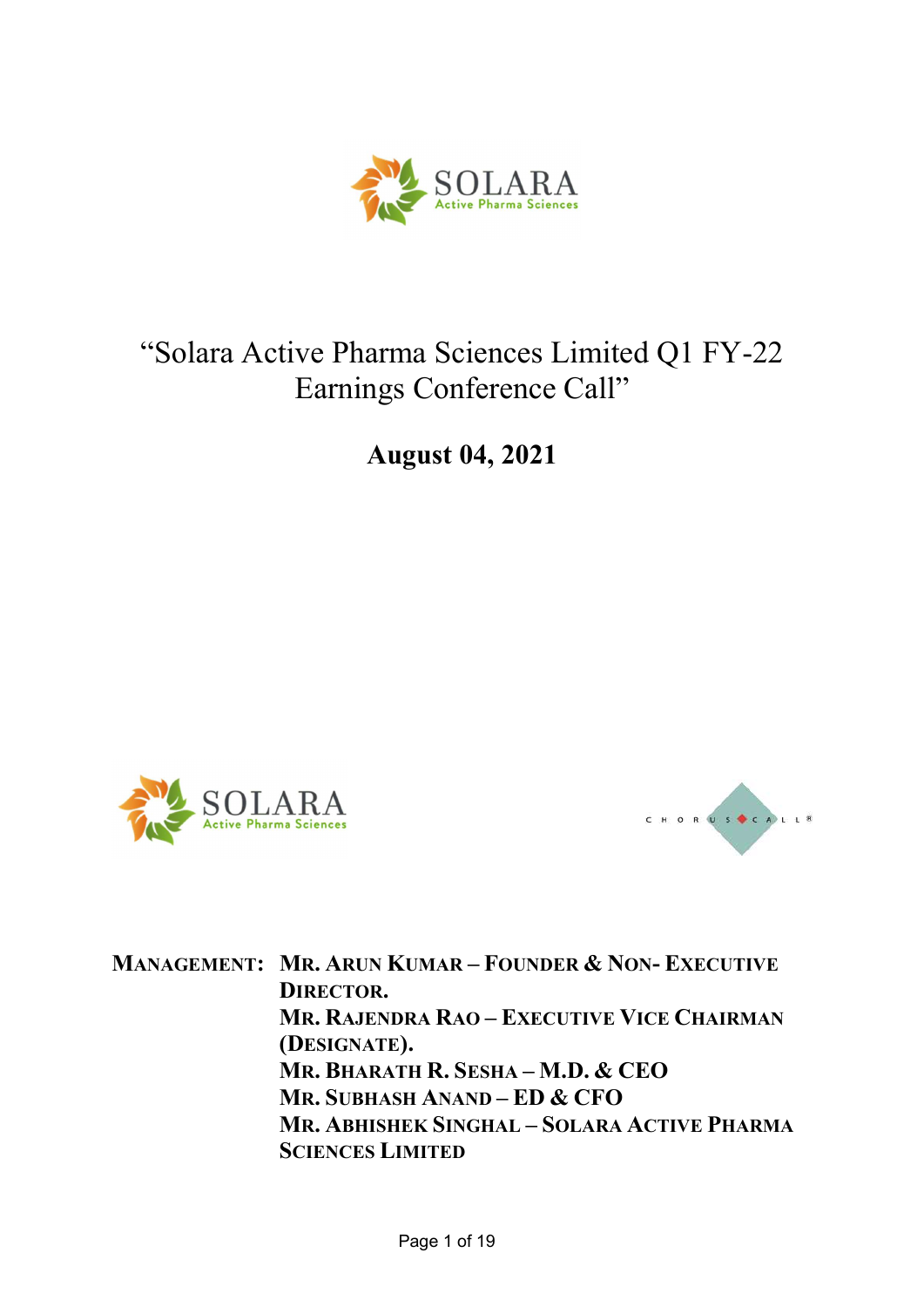

| <b>Moderator:</b>        | Ladies and gentlemen, good day and welcome to the Q1 FY22 Earnings Conference Call of<br>Solara Active Pharma Sciences Limited. As a reminder, all participant lines will be in the listen-<br>only mode and there will be an opportunity for you to ask questions after the presentation<br>concludes. If you need assistance during the conference call, please signal an operator by<br>pressing "*" then "0" on your touchtone phone. Please note that this conference is being<br>recorded. I now hand the conference over to Mr. Abhishek Singhal. Thank you and over to you<br>sir.                                                                                                                                                                                                                               |
|--------------------------|--------------------------------------------------------------------------------------------------------------------------------------------------------------------------------------------------------------------------------------------------------------------------------------------------------------------------------------------------------------------------------------------------------------------------------------------------------------------------------------------------------------------------------------------------------------------------------------------------------------------------------------------------------------------------------------------------------------------------------------------------------------------------------------------------------------------------|
| <b>Abhishek Singhal:</b> | A very good afternoon to all of you and thank you for joining us today for Solara Active Pharma<br>Sciences Earnings Conference Call for the first quarter ended financial year 2022. Today, we<br>have with us Mr. Arun - Found and Non-Executive Director, Mr. Raj - Executive Vice Chairman<br>(Designate), Mr. Bharath - M.D. and CEO, and Mr. Subhash - ED, and CFO to share the long-<br>term vision for the business and financials for the Quarter.                                                                                                                                                                                                                                                                                                                                                              |
|                          | I hope you have gone through our Results Release and the Quarterly Investor Presentation, which<br>have been uploaded on our website as well as stock exchanges website. The transcript for this<br>call will be available in a week's time on the Company's website.                                                                                                                                                                                                                                                                                                                                                                                                                                                                                                                                                    |
|                          | Please note that today's discussion will be forward-looking in nature and must be viewed in<br>relation to the risk pertaining to our business. After the end of this call, in case you have any<br>further questions, please feel free to reach out to the Investor Relations team.                                                                                                                                                                                                                                                                                                                                                                                                                                                                                                                                     |
|                          | I now hand over the call to Bharath to make the opening remarks.                                                                                                                                                                                                                                                                                                                                                                                                                                                                                                                                                                                                                                                                                                                                                         |
| <b>Bharath R. Sesha:</b> | Thank you Abhishek. Good afternoon everyone. Thank you for joining this call today. For the<br>last few quarters, I have been starting this call by wishing all of you good health and this call is<br>no different. On behalf of all of Solara's employees, I wish you and your loved one's good health<br>and safe life.                                                                                                                                                                                                                                                                                                                                                                                                                                                                                               |
|                          | Let me talk about our quarter one performance:                                                                                                                                                                                                                                                                                                                                                                                                                                                                                                                                                                                                                                                                                                                                                                           |
|                          | It has been a quarter with multiple and significant challenges. The second wave of the pandemic<br>that we all experienced in India has also impacted Solara. 275 of our colleagues and many more<br>in the families of Solara employees were affected by COVID. We also unfortunately lost a<br>colleague to this disease. We have announced and implemented a host of measures to support<br>our employees in these trying times. In addition to that, we have walked the talk regarding<br>employee's safety and wellbeing. We temporarily closed some of our sites and locations in<br>keeping with the guidelines of local authorities and our own safety protocols. In these<br>extenuating circumstances, our employees stood tall and ensure that we met our commitments<br>to customers and to broader society. |

Let me talk about our Q1 performance: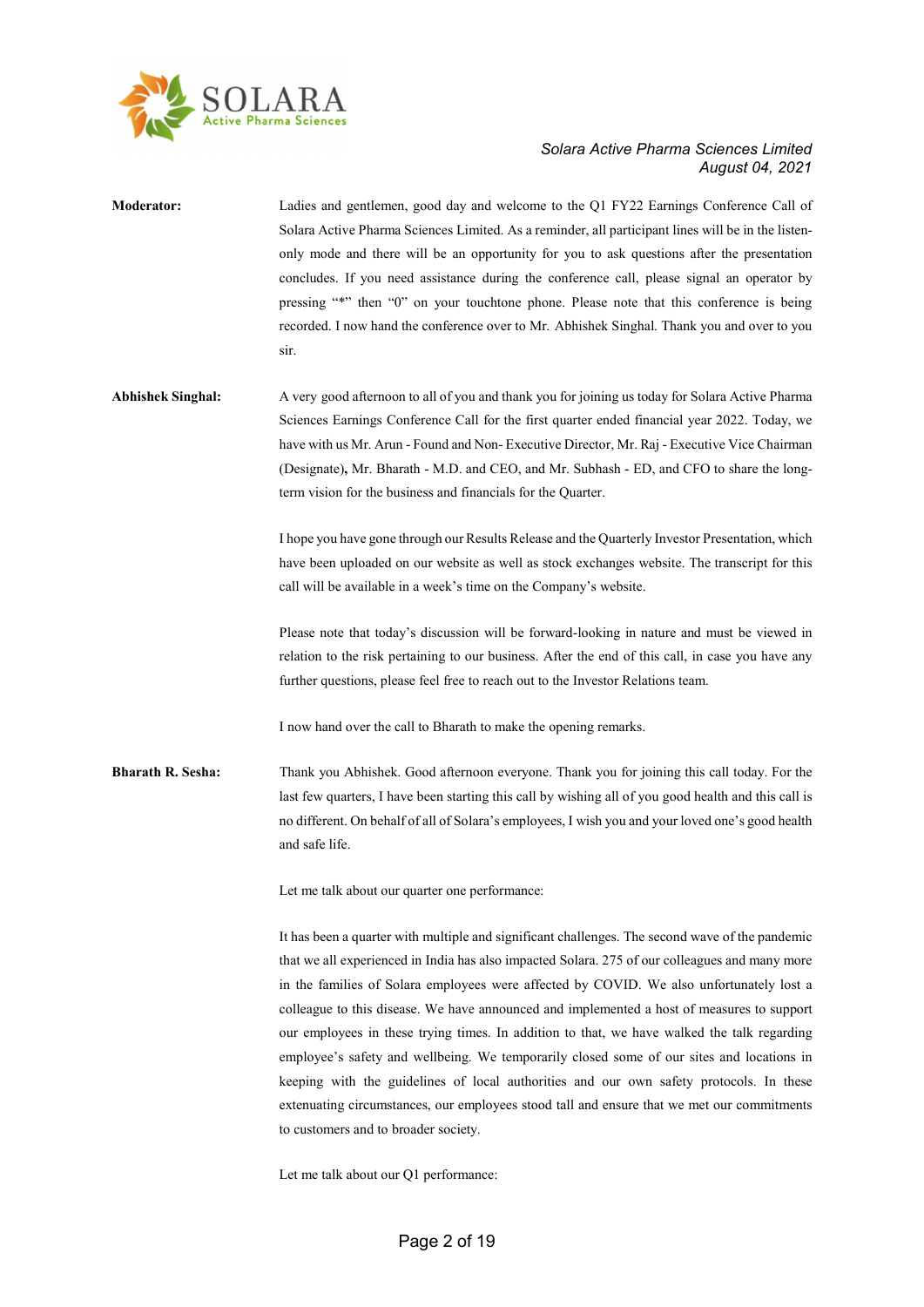

In Q1 we also witnessed demand stress in some of our base products, including Ibuprofen. The weak demand was more intense in the regulated markets. This demand situation is on account of the pandemic and we anticipate this to normalize over the next three to six months. We were able to mitigate some of this in quarter one, leading to a performance where we had revenues of INR 4115 million, an EBITDA of INR 951 million with an EBITDA margin of 23.1%. This led to a PAT of INR 501 million. The year-on-year growth of these numbers were 17% on revenue, 10% on EBITDA and 19% on PAT.

Let me talk about some of the underlying drivers behind this performance:

As, I had alluded to earlier there was a reduction in sales to the regulated markets particularly in the base products, and we were able to mitigate this through a very strong growth in new products. We added up to INR 800 million revenue in this quarter from new products. We also grew exceptionally well in focus markets like Asia Pacific, where we have shown a growth of greater than 200% year-on-year. What's important to note, is that we have maintained our share of wallet with all our key customers be it in regulated markets or outside for all our business and particularly in our base business.

Out cost improvement actions both on OPEX and on supply chain continued to be stellar. And despite the pricing pressures that we have on raw materials, we were able to hold our line when it comes to cost in this quarter. R&D productivity continues to be a high attention point and we showed good progress in the quarter. We have concluded the development of seven products this quarter, which is the highest we've done in the history of this Company. And as we progress, we are well on track to complete 10 to 12 DMFs, on a standalone basis in FY22. Our market extensions, which I emphasize means of very efficient growth will be in excess of 25 filings in FY22.

Coming to our CRAMS business:

We've had an excellent quarter, we added four new customers to our CRAMS portfolio, which is the highest we've done in a quarter in the last three years. And our opportunity pipeline, which is the value of the pipeline that we currently are engaged in with customers have increased 40% year-on-year, I reinforced what I said in the last quarterly call, we continue to have very good revenue visibility in our CRAMS business for FY22. In fact, we see visibility where we could potentially grow 50% year-on-year in our CRAMS business in FY22.

Let me also briefly touch upon the future:

In terms of the strategy while we will have a more elaborate discussion later. But just to add some key points here. As we have been talking, Solara's strategy is based on four pillars, let's talk about the base products, which is the first pillar, I did talk about some short-term challenges earlier, I want to reemphasize, we don't see these challenges as structural, we believe that the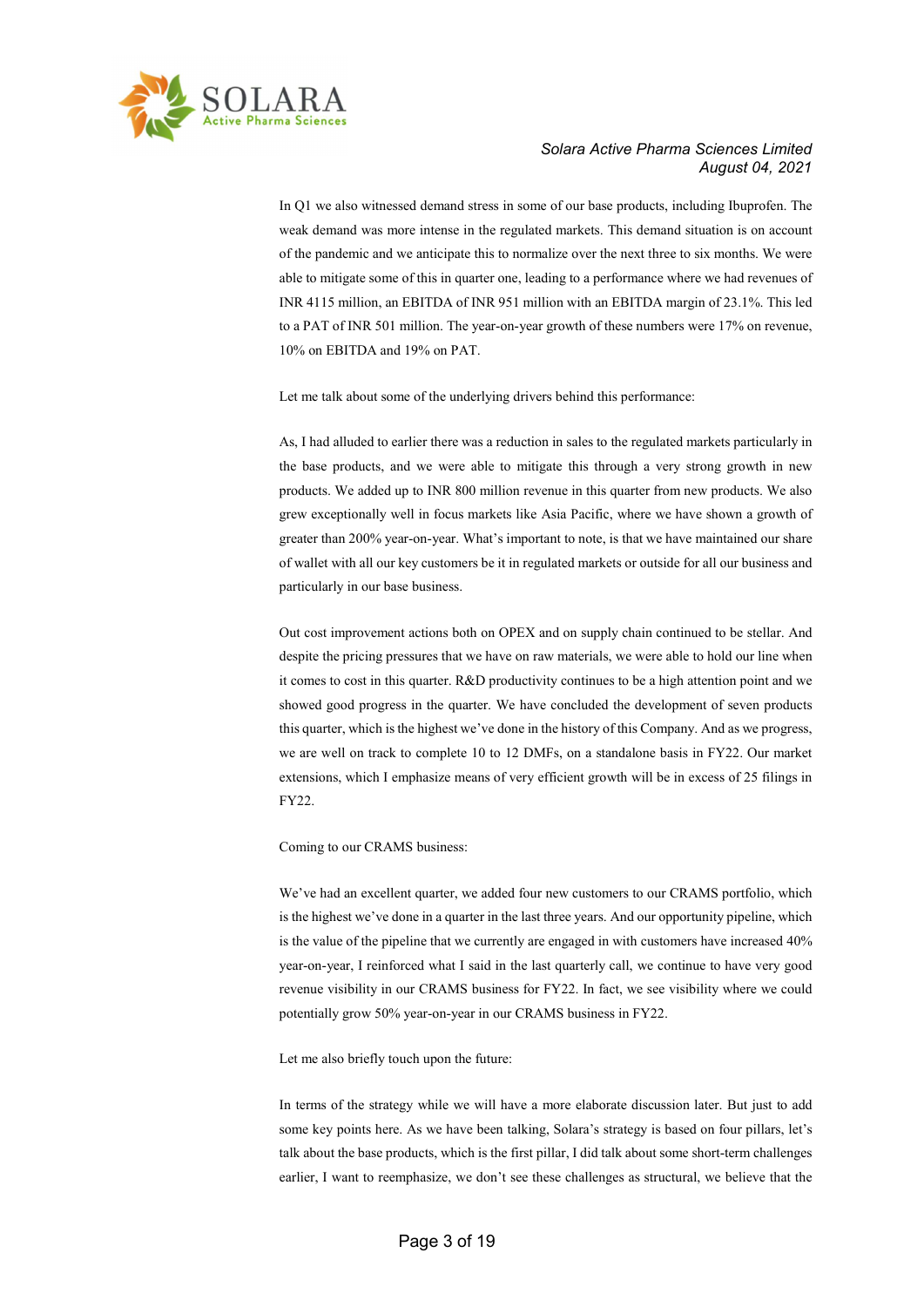

broader market picture has not changed. And what we are experiencing now in terms of demand is situational. And we are very well positioned to continue to grow profitably in the medium term in our base business. And to this end we have executed or in the process of implementing a few key actions:

- First, we are validating and commercializing a full backward integration for our Ibuprofen business by next quarter, that is quarter three FY22. This capacity that's coming up at our Vizag facility will cater to our entire needs of raw materials for Ibuprofen across Solara's both plants and will anchor our position as a cost leader in the market. In addition to this, this full backward integration will significantly underpin our reliability to our key customers across the globe. We will be amongst only two players in the market who have both scale and full backward integration for Ibuprofen. And this will benefit us disproportionately as demand recovers. On all our base products we have maintained or grown our share of wallet with key customers, especially in regulated markets and this will ensure as demand recovers, we are well positioned to see the benefits accrue to Solara.
- The second pillar of our strategy is new products. And we have shown an exceptional growth in the quarter for new products. In quarter one we've grown more than 50% year-on-year, we continue to see strong demand and momentum for these products in fact for a few of our key products, our entire capacities have been underwritten by customer contracts for the coming three to five quarters. Our R&D velocity continues to improve as I said earlier we've developed seven new products in this quarter. And we will be in due course filing the DMFs for these products. Our work on new technology platforms is progressing exceptionally well. And we are well on track to have at least two of these platforms ready for scale up by the end of this financial year.
- The third pillar is CRAMS. We are making very good headway in our CRAMS business. As I said we've had a record quarter in terms of new customer additions and growth of our opportunity pipeline. And we see very strong visibility for revenue not just by FY22, but we see all the signs that things would look good as we go forward.
- And the fourth pillar of our strategy is inorganic growth. And we continue to stay committed to looking for the right inorganic move to accelerate growth particularly in our CRAMS business.

Accelerating all these levers is our merger with Aurore and we will talk about it extensively later.

So, let me add the market picture before I hand over to Subhash for his comments:

There continues to be an element of uncertainty in demand particularly for base molecules, as various geographies are in different stages of dealing with the pandemic. The regulated market sales will remain muted for the coming quarter and we see normalization of demand over the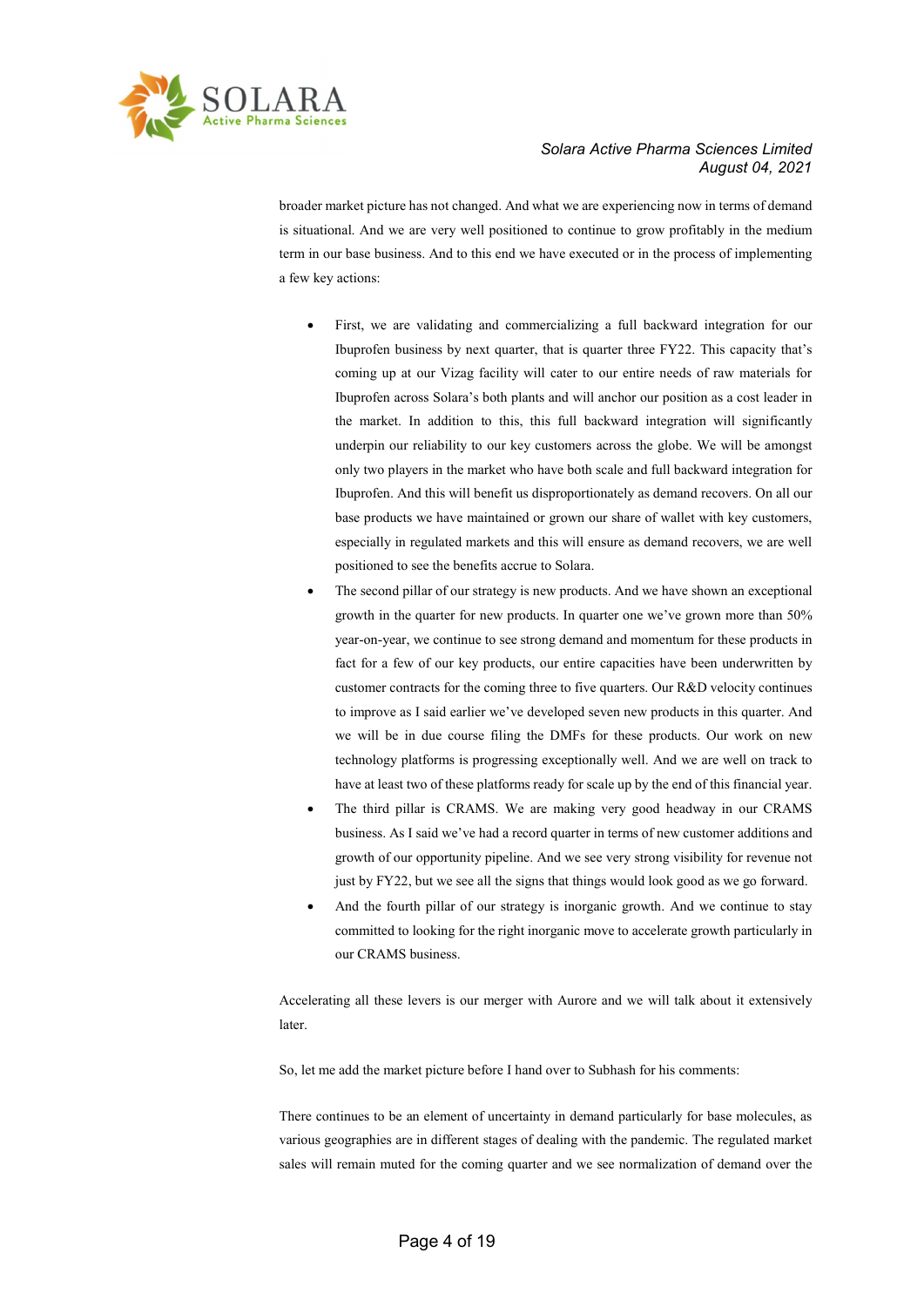

next three to six months. As I said earlier, we see growing demand for our new products, we are very bullish about the future for our new products and customers are very excited and have underwritten our capacities for few of our growth products as I said for the coming few quarters.

Overall, we see a sober first half on our financials and a stronger second half. And on combined basis, as we've guided in the presentation we see revenue growth more than 30% and EBITDA in the range of 23% to 25%.

I now request Subhash to share some details on the balance sheet and some key ratios.

Subhash Anand: Thanks, Bharath. As commented or communicated by Bharath we see a demand and price pressure on our base product and increase of share of LRM market business share. This has direct correlations and result on some of our financial ratios.

> You would have noticed the increase in working capital by almost 133 crores, our working capital going up from 522 crores to 655 crores mainly contributed by higher inventory and receivable. Inventory went up primarily due to buildup of inventory ahead of planned shutdown in quarter 2 to cater the demand in quarter 2 and some of the contractual shipment which we were planning in quarter one got deferred to quarter two. That has an impact on inventory in addition to that, LRM market receivables normally operate at higher DSO and that has led overall increase in working capital for the Company in this quarter.

> The higher increase or higher working capital resulted in net debt level moving up from 408 crore to 525 crore over the course of last quarter. The above trend expected to be normalized in the next couple of quarters. Net debt to EBITDA at 1.4x and net debt to equity remain at 0.4x. CAPEX for the quarter was at 49 crores continue to reflect our focus on growth led investment. Asset turns were at 1.6x.

Let me touch on Aurore merger:

We have already filed applications with Stock Exchange and post NOC from Stock Exchange, we'll move ahead and file our application with NCLT. We expect this process to be completed by of FY22. Since approval is in process, post shareholders' approval we'll start sharing the consolidated financials of Aurore and Solara.

With a continuous strengthen in our balance sheet and a positive traction for our strategic agenda, we are well positioned to continue our profitable growth in future.

With this, I would like to invite Arun, our founders to talk about Solara 2.0.

Arun Kumar: Thank you Bharath and Subhash. Thank you everybody it's been a pleasure to join in today's call. My task today is to basically share the vision of Solara, it's evolution from Phase-1 to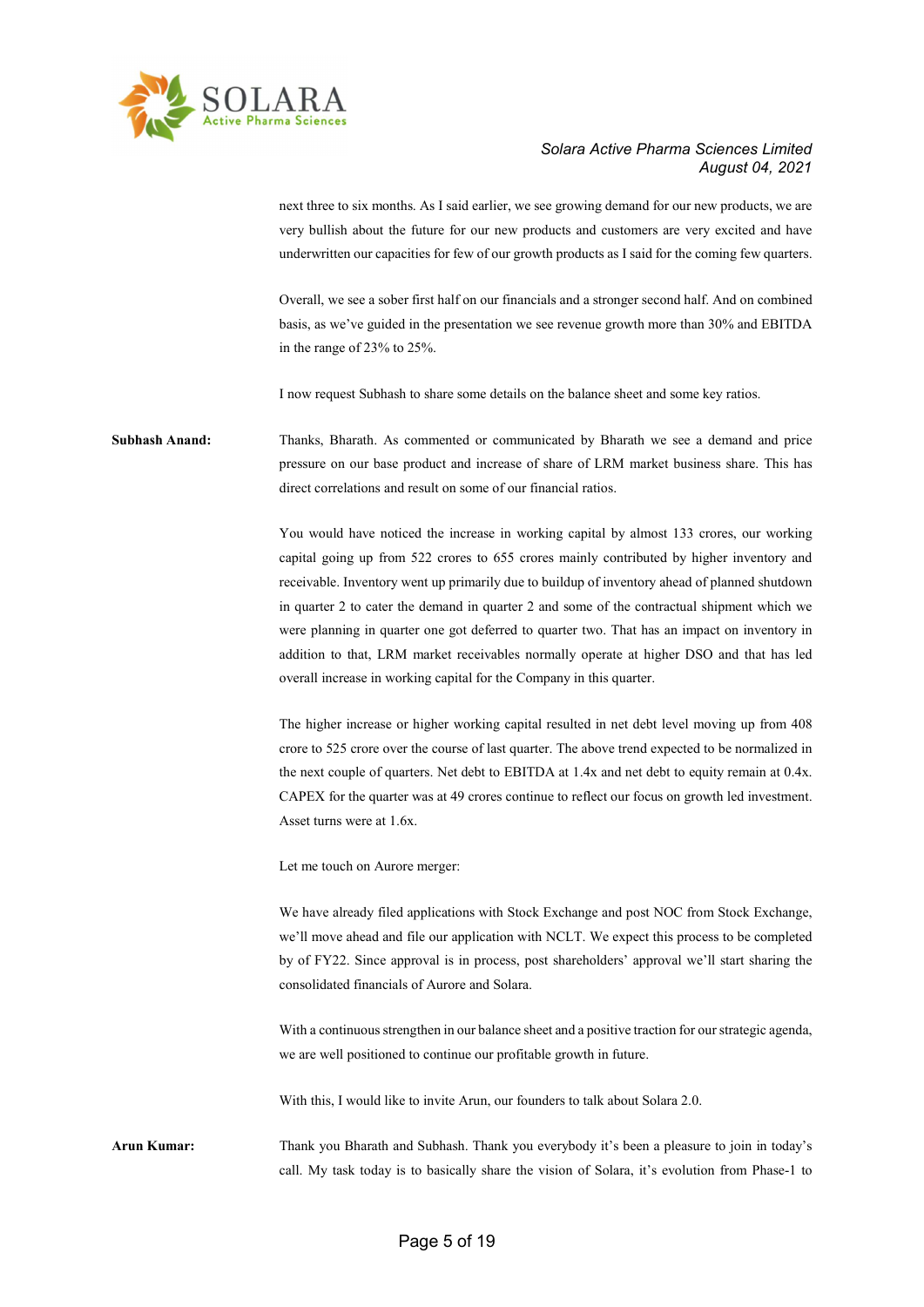

Phase-2, to introduce Raj, my good friend and our Executive Vice Chairman and Head of Strategy and he would be the one who's going to be driving this business led by a strong team from Bharath and Subhash and a lot of other senior leaders in the combined entity, which will ensure that Solara is well poised to become a cutting edge and leading player in the space.

Before I start, let me share my delight in having Aditya Puri to not only join Solara on the Board but also to agreeing to Chair the Board. And, to welcome and invite Dr. Vineeta Rai, who's an eminent bureaucrat to also be on our Board. It's my duty also to thank our outgoing Chairman Deepak and Ron – our Independent Director for the stellar contributions in our early stage of growth. Having said that, and then of course we have other Directors joining in the Board today as we broad base the Board to create multiple capabilities to the Board so that we can help, support Solara build out its version two.

As the founder of Solara, it's been a great journey in the last four years where we've seen the Company evolved from a small API player with very little margins to become a very focused, highly efficient operator consequently, it's not only met but exceeded several financial goals that we set for ourselves, including having delivered a 10x market cap increase over four years of its existence. In that short period, we have become at Solara a pure play API Company with a relatively strong portfolio, with very high customer centricity and a renowned supply assurance.

It is now time for us to set ambitions high and today, I take pleasure in unveiling Solara Version 2, and of course we will take questions around not only what Bharath has reported in terms of numbers, but also if you have any questions around our vision, I just want to reiterate that this is not a guidance, this is an ambition. We normally set aggressive targets for ourselves, we normally achieve them quite successfully, and Solara ambition to be a top 10 player by default, would need that we should be a Company with revenues of at least \$750 million. That means we need to move our CAGR from our current 17%, 18% to 24%. We believe our inorganic strategies that we recently announced with Aurore will help us blitz scale our business both in generic and in CRAMS combined with the wings that Solara already has in the space. And we will continue with our strong balance sheet to have an inorganic ambition as we build out this business, especially in the CRAMS space.

Our playbook is based on simple themes, which is basically grow your base generic business. We intend to launch several new products with approximately increasing our R&D pipeline to about 30 to 40 products a year from the current 10 to 12. Expand our CRAMS business organically and in-organically, but also look at other inorganic options in the generic space. We also will be focusing on newer technologies, newer products and increasing our capabilities across domains and regions. This will also include working with companies which are focused on us creating capabilities around new chemistry skill sets and offering both preclinical phase one and phase three activities and up through commercial scale. And we're investing to build all the capabilities around this.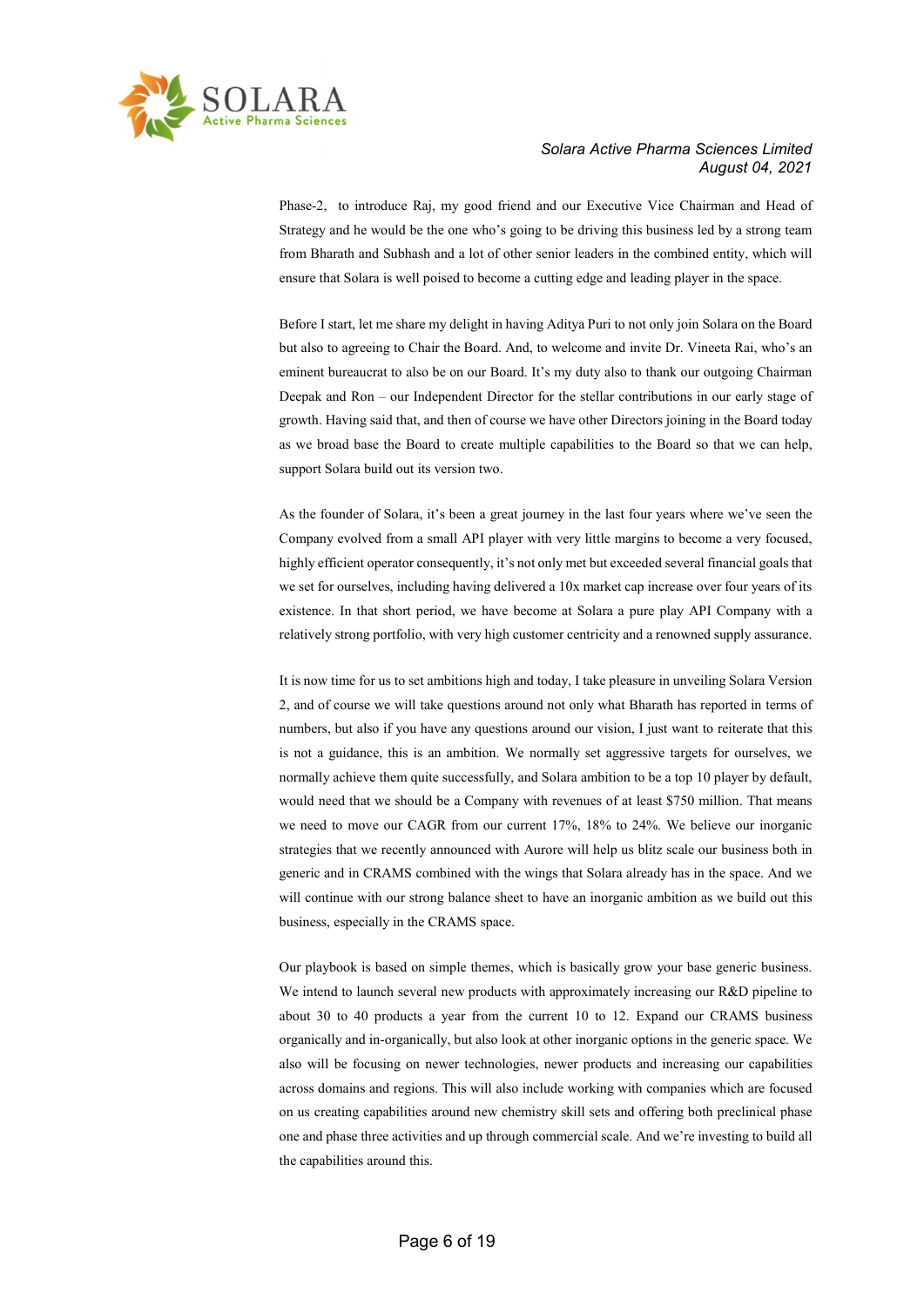

Towards this announcing our deal with Aurore is a significant first positive step. We believe that this has already been well received by the market and our investors, and our customers. This is already leading to very significant synergies. We have appointed a Big Four, we had completed our exercise with running a Big Four in identifying all the synergies including manufacturing synergies where R&D efficiencies, right sizing, our procurement and cross selling opportunities and we have identified synergies in the range of 150 crores to 200 crores on an annualized basis. We expect this to flow through in the next 12 to 14 months. And these are not synergy numbers that we think are hard to achieve.

We believe that the API business and the China Plus One strategy is working favorably. The tailwind that Solara is enjoying will continue. We do see some blips in terms of our base commodity product demand. And that's mainly to do with COVID and to do with and the reduction of prescriptions in specific programs, and kind of destocking because with COVID there has been a fair amount of stocking we see that to be kind of balanced. But that doesn't take away anything from our indication, our indicative ideas which we presented when the deal was announced that combinedly we should still be a very strong Company and in the range of around, revenues of around 2800 crores, EBITDA in the range of 23% to 24%. And obviously this will be achieved through a combination of building more capacities, focusing on science, increasing our product filings, working on cost improvement programs, and then our people that will lead us to become a very powerful player.

So, with this, I will now request Bharath to take the floor and if there are any specific questions to me or to Raj we will be very happy to answer them. Thank you.

- Bharath R. Sesha: So, Abhishek we can open for Q&A.
- Abhishek Singhal: Rutuja can we open for Q&A please.

Moderator: Thank you very much. We will now begin the question-and-answer session. The first question is from the line of Alankar Garude from Macquarie. Please go ahead.

Alankar Garude: Sir my first question is on the long-term target. Can you broadly break the four-year ambition of 25% sales CAGR into the four verticals-based business new launches, CRAMS and any future acquisitions?

Arun Kumar: So, Alankar we spoke about this when we had discussions but, we are saying that the \$750 million 30% of that business should come from CRAMS which means we have to build our business which is now less than 300 crores in the combined entity, almost a \$200 million business. So, the \$300 million of generic business or \$275 million of generic business should effectively double and it will not be right for me to tell you exactly do we know how this growth is coming to these buckets. But we believe that, by splitting the focus on product acceleration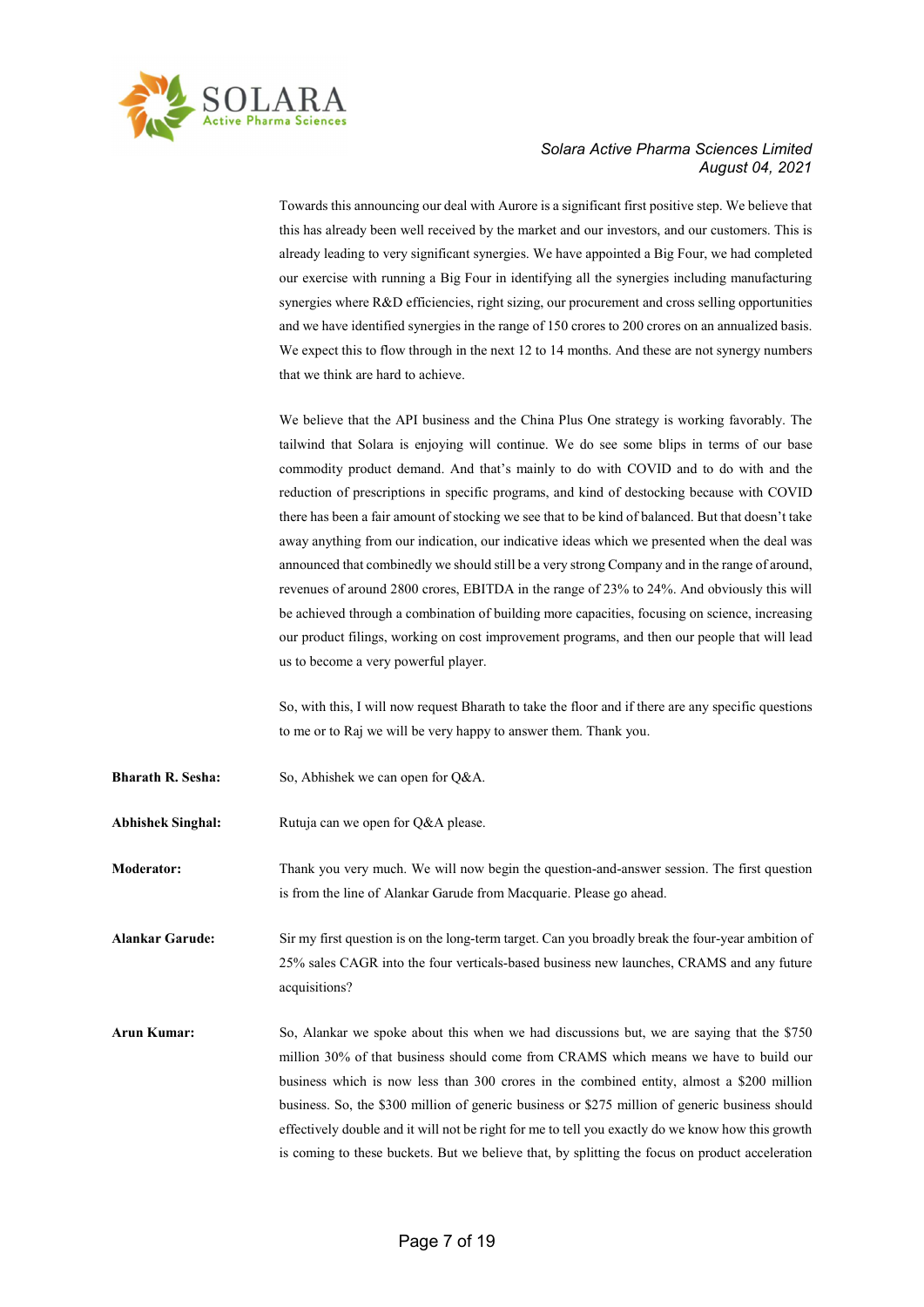

and velocity and increasing the base business and cross selling, we can achieve, we can double the generics business in the next four years.

Alankar Garude: And Arun if you could confirm that, this doesn't include any acquisitions, the 25% numbers?

Arun Kumar: There won't be any big-ticket acquisitions, there would be tuck-ins but that will not constitute more than 10% or 12% of this ambition.

- Alankar Garude: Understood. The second question as far as this long-term aspiration is concerned, if I look at the margin guidance, 23% to 25% it's lower than what the combined entities margins are currently. And on top of that, we'll have those synergies of 150 to 200 crores, plus in general if CRAMS grows at a higher pace that should also aid our margins. So, why are we being conservative and what's the reason for this 23% to 25% guidance or aspiration?
- Arun Kumar: Well, it is not that we do not aspire to have a higher margin, but it is simply that, we believe that there would be a fair amount of organic expansion in capacities leading to some element of under recovery on a constant basis in the next three to four years. Especially if you want to build a CRAMS business you have to build capacity ahead of customer conversions. So, we have adjusted for that.
- Alankar Garude: Okay. So, that is the main reason no other reason why the margin guidance is lower than what guidance?
- Arun Kumar: Margin guidance Alankar is in line, but if you adjust for the fact that you cannot be in the CRAMS business without having the infrastructure ahead of business.
- Alankar Garude: Understood. And maybe one question to Arun, before I get back in the queue. Arun in the past, you have created your stake in Solara as more of a financial investment. And now with you joining the Board, so can you take us through what have been the triggers to take this decision of joining the Board now, when you could have done it earlier as well?
- Arun Kumar: Well, good question. Well, that I typically don't do this, I had to make some exceptions, because of the new arrival into the Board, there were some ask, because the vision of getting somebody like Aditya Puri interested to come and share our Board was based on the vision that I articulated and it's something that he wanted me to stick my neck out and execute you understood what I mean, so I continued to have a Non-Executive role, between Raj, and Bharath and rest of the team we have a phenomenal leadership team. Raj comes with deep entrepreneurial insights and he has a lot of experience around this business. My reason for getting onto the Board of Solara is more to do with getting a broader Board interested. And, I'm very happy with what Solara has delivered for us as investors and they will continue to do that. But, I do not have an operator role. I can continue to be a Non-Executive, but I will obviously be available and I also don't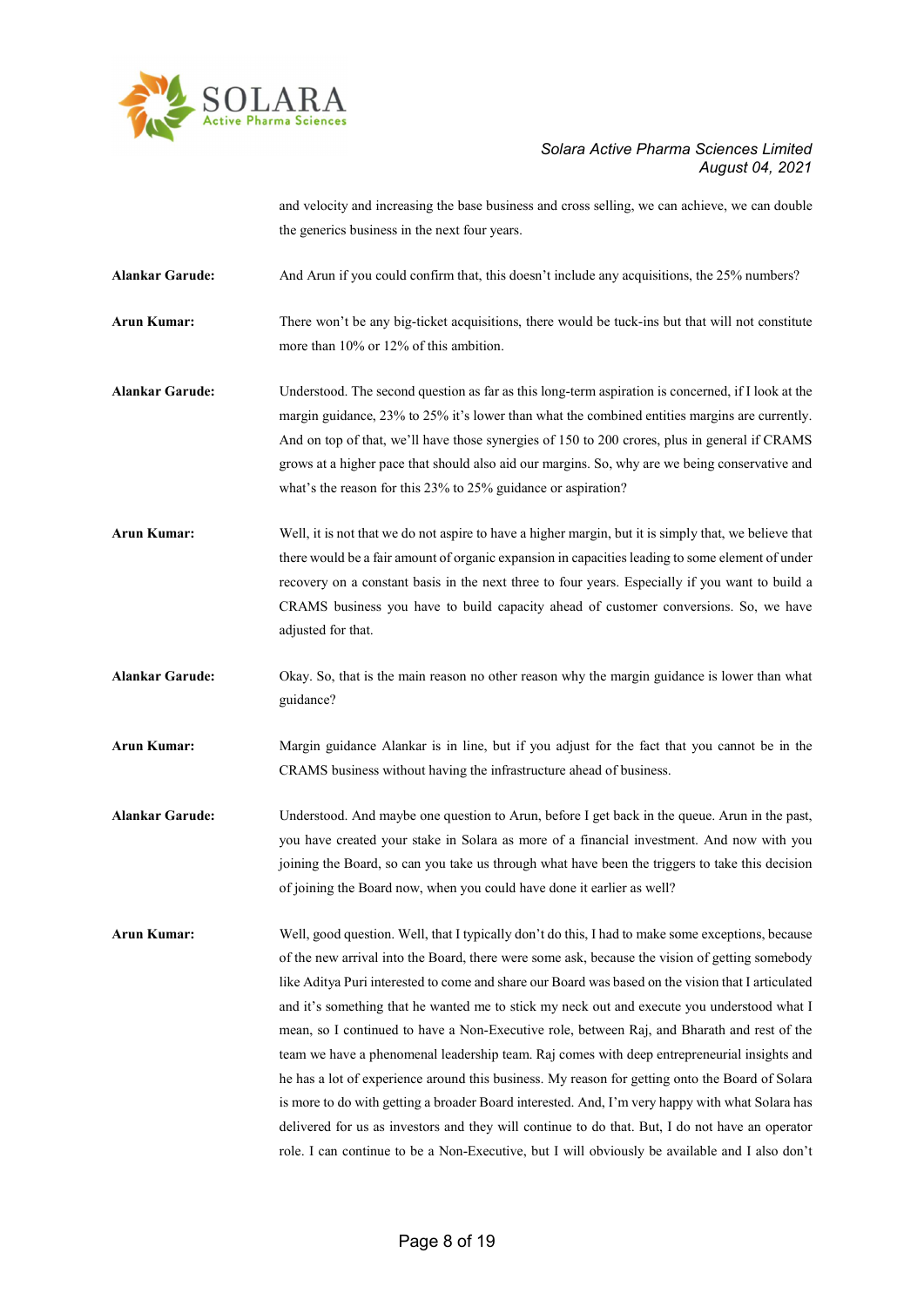

intend to come on our investor calls, this is because it's more a major milestone day for us in terms of our Board reconstitution, but also in terms of what we are unveiling as our vision.

Moderator: Thank you. The next question is from the line of Sriraam Rathi from ICICI Securities. Please go ahead.

Sriraam Rathi: Sir one question on the regulated market business, you mentioned that it is because of some demand pressure in some of the product including Ibuprofen, so the revenue figures include very, very low at 120, 180 crores. So, which other products would have impacted and at the same time those were also some impact of the temporary shutdown that we took?

Bharath R. Sesha: So, in the regulated market, products that were impacted were, products that are used for treatment of seasonal flu, and similar such products that we have in our portfolio, as I said the most impact was on the base products. And that's kind of where you saw the biggest dip in terms of demand, due to this and sorry there was some disturbance in the line, I did not get your second question. If you could repeat that would be great.

- Sriraam Rathi: Sure. I was just asking because the figure looks very, very low. So, is there something which hasn't deferred from this quarter to the next quarter or something like that and we will be back to normalize run rate. And what I'm noticing is that, from the last two quarters the proportion of regulated market is decreasing and at the same time non-regulated market is increasing significantly. Is there some change which has happened on some of the markets just to get an idea?
- Bharath R. Sesha: No, I don't think there is anything structurally changed, the simple way to look at it is, when there were lockdowns across the regulated markets, which were complied with broadly, less people were going out, which meant less people had sprains and aches or other needs to get any of these medications, either OTC or otherwise. So, there is nothing structurally that has changed in the market. This is all situational and caused by the blip that we see. Now, we've also very clearly indicated in our commentary that we expect three to six months for things to normalize, because every time that you see that, different geographies are dealing with the second wave or the third wave depending on where you are at different levels. So, nothing structurally has changed, it's situational, situational brought about by the pandemic. And we expect this to normalize in the next three to six months and reiterate our position with all our key customers in the regulated markets are as strong as ever. So, as the demand comes back, we will benefit from it disproportionately.

Subhash Anand: Just to add what Bharath just said. It's double impact, there was less demand because of less injury, less people going out. In addition, a lot of customer have built up their inventory during wave 1 of Covid. So, this was the time when they started de-stocking, that also has led to lower off take and impacting the revenue of regulated market of Solara.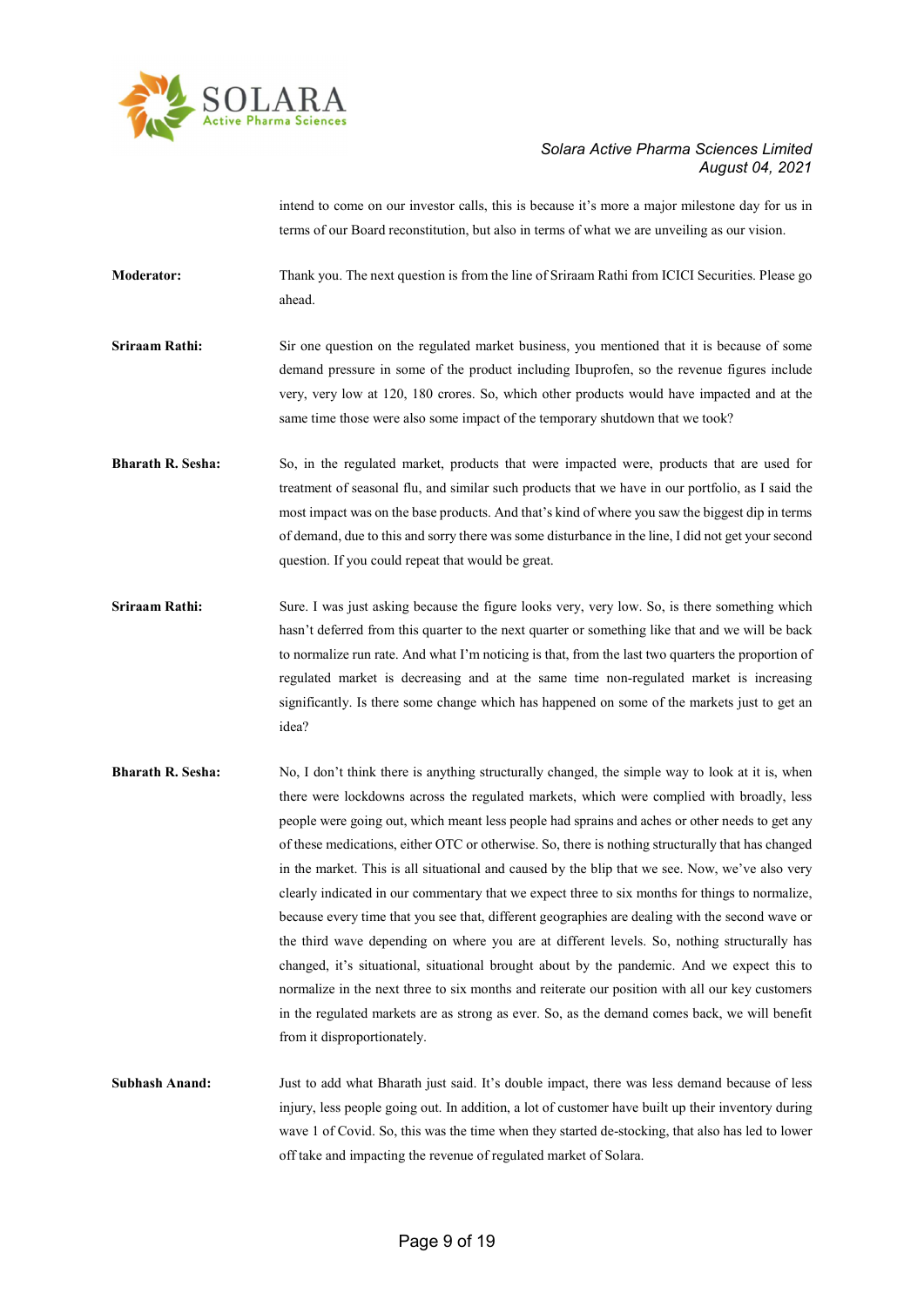

- Sriraam Rathi: Okay, got it sure. And also, if you can just provide some details in terms of, how is the practical scenario now, versus FY21, for the production, I believe we have largely long term contracts for the industry and for the business which are not long term in nature for us. so, how has pricing moved over last two, three quarters?
- Bharath R. Sesha: So, some of our base products there is stability, I wouldn't say that it's across the board there is pressure, but one of the consequences of demand stress is rising pressure and these are particularly intense in spot markets where we have typically not very active. For our contractual customers and the larger customers, I would say there is no significant pricing pressure or anything that would be not mitigated by the right actions. However, there will be some reduction in pricing that we see this year, which is normal year-on-year that we would see in part of the overall contractual discussions, that would happen. How the demand evolves, and how the demand picks up will dictate the intensity of that and the longevity of that.
- Sriraam Rathi: Okay, sure got it. And lastly one thing, this contribution from new products has increased considerably this quarter, if you can provide some details in terms of which are the products which have been benefited, which are the large products now in that category?
- Bharath R. Sesha: So, we typically don't break it into a product name level, but broadly speaking, as we've introduced quite some products over the course of the last six months, and we also did at the last quarterly call I mentioned that we had also, quickly turned around already in quarter one, sales of Favipiravir in the second wave was at peak in India. So, all of these contributed and helped the growth of new products to reach the levels of 20% of revenue in quarter one.
- Moderator: Thank you. The next question is from the line of Tushar Manudhane from Motilal Oswal Financial Services. Please go ahead.
- Tushar Manudhane: Just to like to understand that further like, with the margin improvement because of the backward integration, and at the same time, there have been some softening of Ibuprofen prices. So, how do you see the profitability on the product going forward, and the lowering of Ibuprofen prices has that first impact in the 1Q FY22 numbers?
- **Bharath R. Sesha:** So, the second question first, if I would answer, see the way we have been able to mitigate because some of the forward pricing that we had towards the end of last financial year, we were able to mitigate from the pricing pressures in quarter one. However, as we said, as demand normalizes in the coming three to six months, there will be some impact of the pricing pressure in the current quarter. The backward integration will go a long way in not just ensuring that we're able to manage our margins in Ibuprofen well, but also to anchor our position as the only player I would say in the market currently, who has a scaled business when it comes to Ibuprofen derivatives and has full backward integration. So, that positions us in an entirely different framework with our customers and gives us the opportunity to continue to grow our Ibuprofen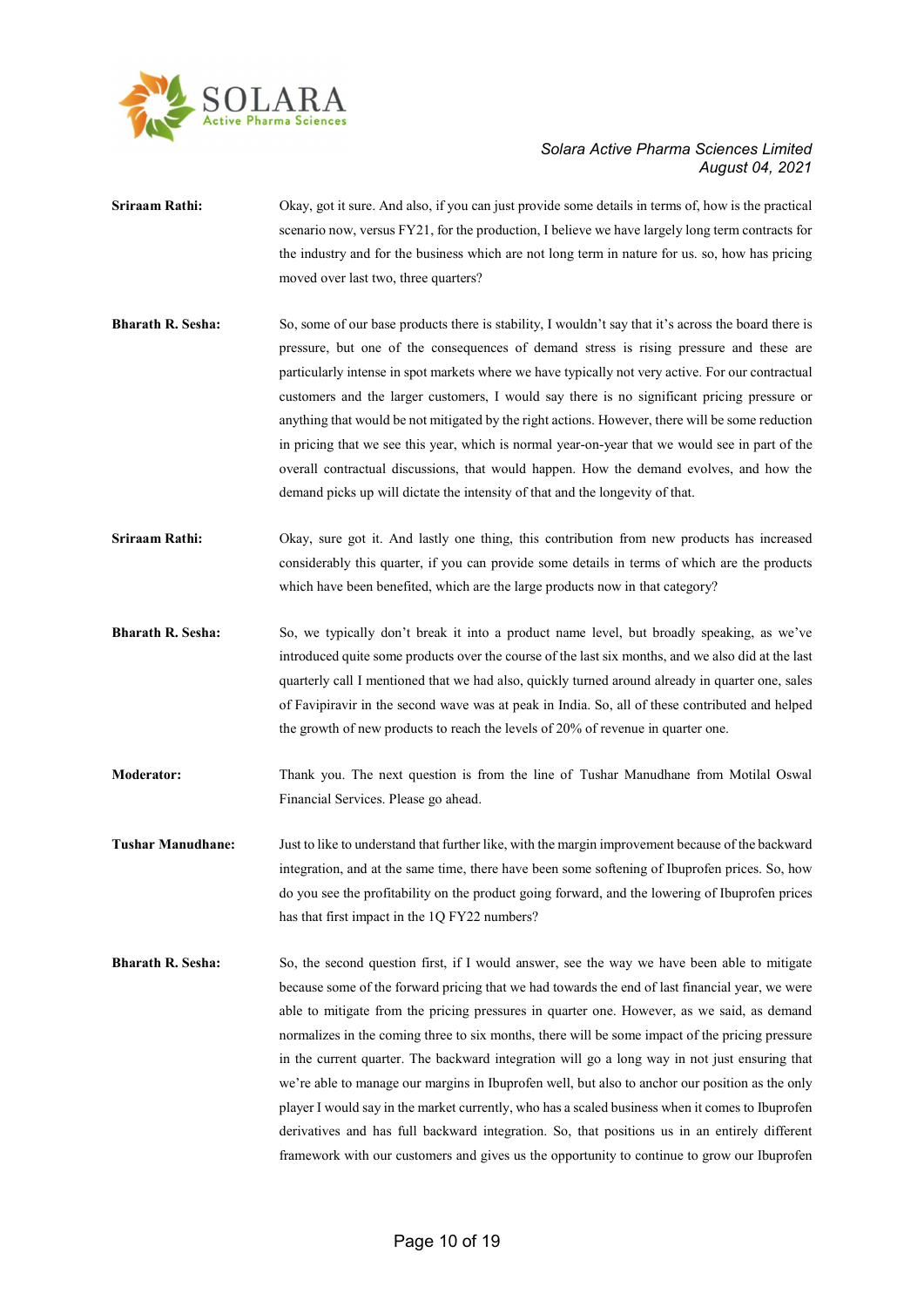

business in the coming years. And to talk about the margins, the backward integration will offer us relief in the second half of the year in terms of any potential market impact.

Tushar Manudhane: Got it. Secondly on the CRAMS business, given the current size of the business, when do you see the significant take off happening or rather qualitatively if you could just help us understand where do we stand let us say from the innovators perspective at the contract research stage or contract manufacturing stage?

- Bharath R. Sesha: So, most of our CRAMS is in contract manufacturing, some contract development. We don't do yet a lot of hardcore contracts research, but having said that, our visibility as I said is very positive. We start getting very interesting opportunities with big pharma companies across the spectrum. And we are very delighted to see that our positioning in this market, where we talk about the fact that we focus on solving top chemistry challenges, where science is a differentiator, it's no longer about cost and capacity alone in CRAMS, it's about what do you bring on chemistry. So, the third thing is what we are focusing on the chemistry. And that's leading to the benefits that we are starting to see in this business. As you've seen in this quarter, we've grown well, we have added new customers, pipeline strong, conversion ratios are getting better. So, going back to your comment on qualitative metrics, it's all pointing in the right direction. And that gives us the confidence to guide, what I said earlier, that we see visibility to grow 50% year-on-year in our CRAMS business this year.
- Tushar Manudhane: Got it. And if you could just share our financial for 1Q, proforma sales, EBITDA, PAT for the quarter?
- Subhash Anand: In fact, in my opening remark the way we communicated, we will wait for shareholders approvals to be in place before we start sharing our number. So, let's wait for a couple of quarters before we reach that stage and start sharing.
- Moderator: Thank you. The next question is from the line of Kunal Randeria from Edelweiss. Please go ahead.
- Kunal Randeria: Sir my first question is on long term guidance. I know you've covered it a bit, but just trying to understand, a bit better on what gives you confidence to give such a strong four-year guidance. Are you entering into a more long-term contract, or do we expect a lot more niche approval, which can give you a lot stickier revenue stream? We are just trying to understand this, a bit more.
- Arun Kumar: Okay, so let me answer this Arun here. A lot of it comes from the Aurore table. Remember that Aurore has got a little over 20 DMFs already filed, customers engaged already site changes and source changes are happening. And based on their order book that will support accelerate our generics business.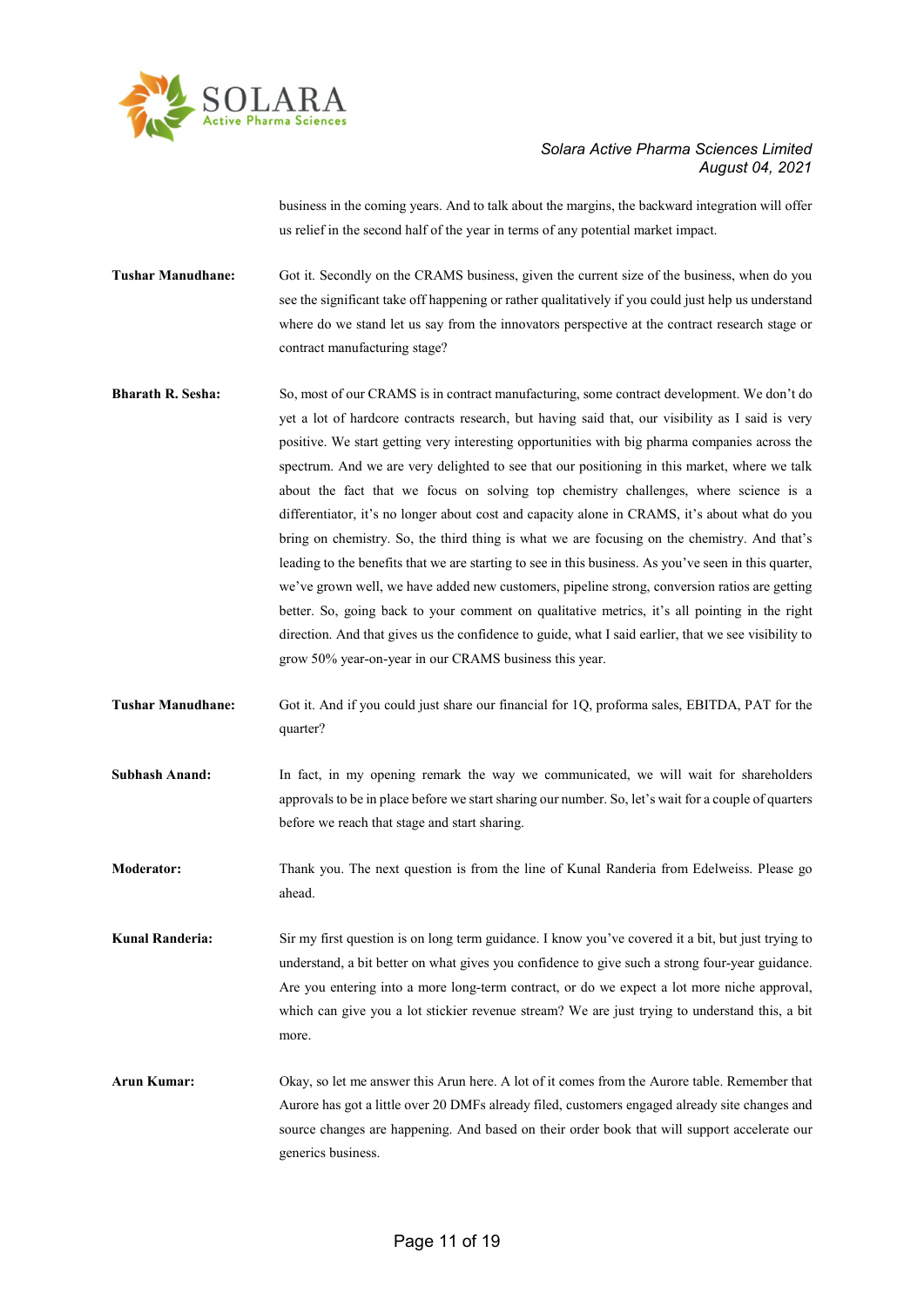

| Kunal Randeria:        | But Aurore would be more like CRAMS business, but that would only be 30%?                                                                                                                                                                                                                                                                                                                                                                                                                                                                                                                                                                                                                                                                                                                                                                                                                                                                                                                                                                                                                                                                                                                                                                                                                                                                                                                                                                                                                                                                        |
|------------------------|--------------------------------------------------------------------------------------------------------------------------------------------------------------------------------------------------------------------------------------------------------------------------------------------------------------------------------------------------------------------------------------------------------------------------------------------------------------------------------------------------------------------------------------------------------------------------------------------------------------------------------------------------------------------------------------------------------------------------------------------------------------------------------------------------------------------------------------------------------------------------------------------------------------------------------------------------------------------------------------------------------------------------------------------------------------------------------------------------------------------------------------------------------------------------------------------------------------------------------------------------------------------------------------------------------------------------------------------------------------------------------------------------------------------------------------------------------------------------------------------------------------------------------------------------|
| Arun Kumar:            | Aurore has got out of the 550 odd crores, 400 crores of generics and 150 crores of CRAMS last<br>year.                                                                                                                                                                                                                                                                                                                                                                                                                                                                                                                                                                                                                                                                                                                                                                                                                                                                                                                                                                                                                                                                                                                                                                                                                                                                                                                                                                                                                                           |
| <b>Kunal Randeria:</b> | Okay, fair enough. Second, Arun you also mentioned that there's a lot of infrastructure<br>investment in this business. So, can you elaborate a bit more on that what kind of investments,<br>human capital, plans that you look to do in the next three, four years?                                                                                                                                                                                                                                                                                                                                                                                                                                                                                                                                                                                                                                                                                                                                                                                                                                                                                                                                                                                                                                                                                                                                                                                                                                                                            |
| <b>Arun Kumar:</b>     | That is nothing to do with CRAMS, an inorganic strategy around CRAMS is almost impossible<br>given the multiple CRAMS business trade today. And stress assets means that you do not get<br>high quality customers with it. Now that the two companies have close to about 300 crores of<br>CRAMS, and CDMO business is combined business, we believe we need to invest very heavily<br>in new infrastructure, and new technical capabilities, in new chemistry capabilities to attract<br>potential customers in the CRAMS space or enhance our portfolio of customers. So, typically,<br>in the CRAMS business, as you would know from the competitive landscape, you have an under<br>recovery for two to three years. And you also build specific bespoke assets for the CRAMS<br>business which is very different from generics. So, we would have investments in that space, in<br>the next two to three years. And it typically takes two to three years for the business to<br>completely play out. So, if we are doing today, a 300-crore business in France, it typically means<br>that you're building a fairly strong order book for three or four years assuming that 40% or 50%<br>of the programs that you're currently engaged, will see success if it's an NCE product or the<br>customers happy to move you as a second source or a primary source. So, typically, in this<br>business, all players of size and magnitude invest very heavily upfront. And we are in that phase.<br>So, that's what I was trying to articulate. |
| Kunal Randeria:        | Sure, but can you sort of quantify the kind of investment would it be possible?                                                                                                                                                                                                                                                                                                                                                                                                                                                                                                                                                                                                                                                                                                                                                                                                                                                                                                                                                                                                                                                                                                                                                                                                                                                                                                                                                                                                                                                                  |
| <b>Arun Kumar:</b>     | Early we have the ability, especially in Vizag to carve out a lot of capacities, because we have a<br>lot of land and the utilities and infrastructure, but it's a little too early, probably when the<br>CRAMS play out we can address these questions in about six months with a lot more clarity.                                                                                                                                                                                                                                                                                                                                                                                                                                                                                                                                                                                                                                                                                                                                                                                                                                                                                                                                                                                                                                                                                                                                                                                                                                             |
| <b>Moderator:</b>      | Thank you. The next question is from the line of Aejas Lakhani from Unifi Capital. Please go<br>ahead.                                                                                                                                                                                                                                                                                                                                                                                                                                                                                                                                                                                                                                                                                                                                                                                                                                                                                                                                                                                                                                                                                                                                                                                                                                                                                                                                                                                                                                           |
| Aejas Lakhani:         | First query is, could you tell us about the amount of goodwill that will come because of the<br>books, because of Aurore?                                                                                                                                                                                                                                                                                                                                                                                                                                                                                                                                                                                                                                                                                                                                                                                                                                                                                                                                                                                                                                                                                                                                                                                                                                                                                                                                                                                                                        |
| <b>Subhash Anand:</b>  | In fact, we are in consultation with experts and expect this transaction to be a common control<br>transaction and if we go with that route then this will be a merger at a book value and will not<br>result in any goodwill getting created. This is the approach on which we are working, we yet to<br>get a conclusion on that, but this is what we expect will be the final position for us.                                                                                                                                                                                                                                                                                                                                                                                                                                                                                                                                                                                                                                                                                                                                                                                                                                                                                                                                                                                                                                                                                                                                                |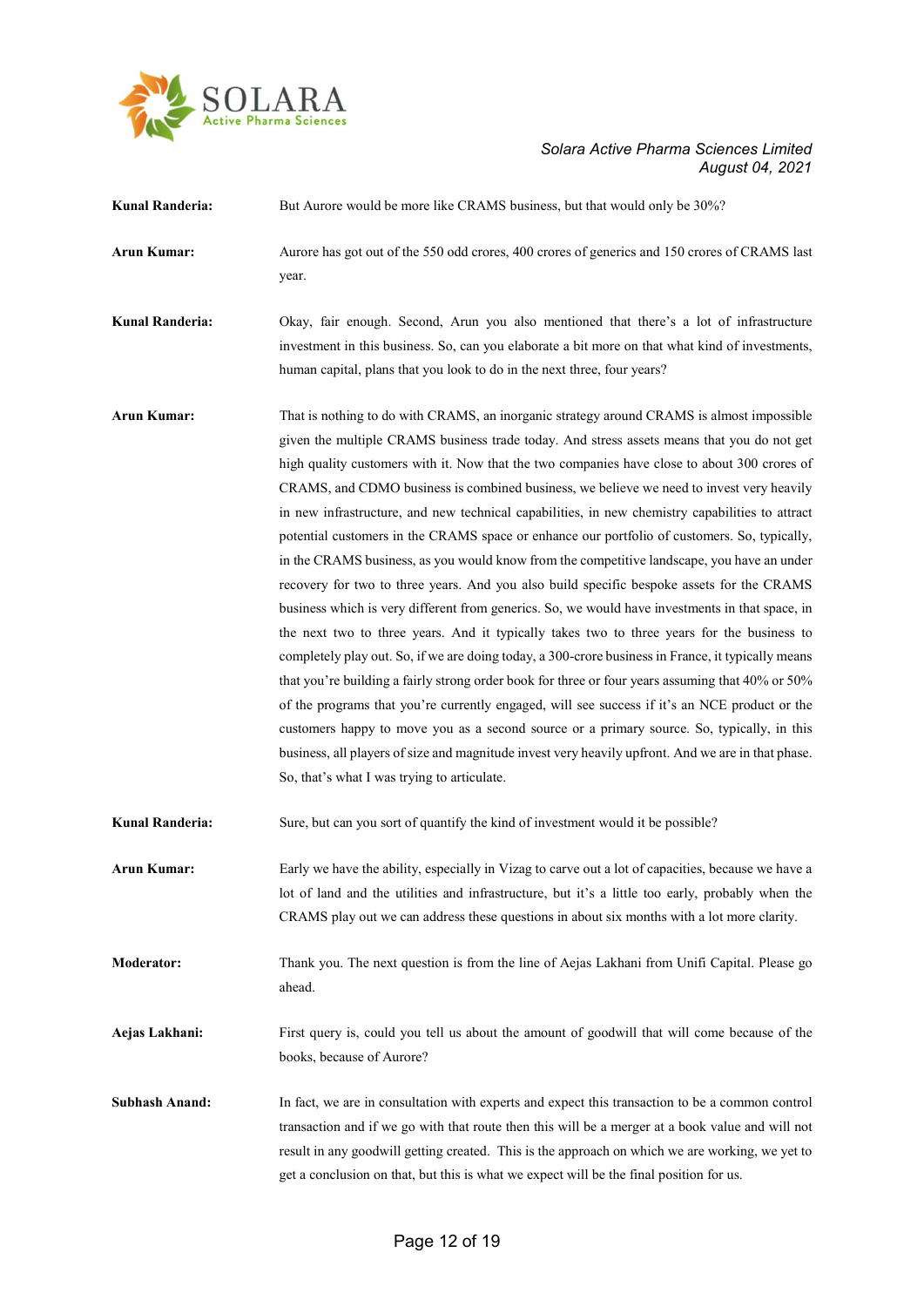

| Aejas Lakhani:           | Okay. And by when will you get clarity on the same?                                                                                                                                                                                                                                                                                                                                                                                                                                                                                                                                                                                                                      |
|--------------------------|--------------------------------------------------------------------------------------------------------------------------------------------------------------------------------------------------------------------------------------------------------------------------------------------------------------------------------------------------------------------------------------------------------------------------------------------------------------------------------------------------------------------------------------------------------------------------------------------------------------------------------------------------------------------------|
| <b>Subhash Anand:</b>    | After NCLT approvals, on all the questions which are put forward in our merger applications<br>will get answered.                                                                                                                                                                                                                                                                                                                                                                                                                                                                                                                                                        |
| <b>Arun Kumar:</b>       | Yes, but we are confident that we will achieve it.                                                                                                                                                                                                                                                                                                                                                                                                                                                                                                                                                                                                                       |
| Aejas Lakhani:           | Okay. My second query is that, in your annual report you have mentioned the unrecognized tax<br>losses of about 540 crores. So, would you say that we will have no actual cash tax payouts for<br>the next two to three years, is that a fair assumption?                                                                                                                                                                                                                                                                                                                                                                                                                |
| <b>Subhash Anand:</b>    | This year we are confident will not have any taxes expenses and we will continue to be a MAT<br>paying Company for next couple of years. Position on Tax expense will be depending on how<br>our next couple of years profit comes out and impact of carry forward goodwill. The situation<br>will become clearer in coming time.                                                                                                                                                                                                                                                                                                                                        |
| Aejas Lakhani:           | Got it. And I just want to ask you that the last, so we were looking at your last three-year DMF<br>filings. And what we noticed is that, about 65% to 70% of the molecules have less competition.<br>And the 25%, 30% have a little more higher competition whether there are say 25 players. So,<br>could you just mention what is the average market size of these molecules for the ones which<br>have less competition and the ones which have competition, thanks.                                                                                                                                                                                                 |
| <b>Bharath R. Sesha:</b> | So, it's very difficult to paint that with a broad brush, so when you are choosing molecules and<br>a standalone Solara, but also has emerged combined entity going forward, we do look at<br>competitive intensity, we do look at our ability to differentiate from a chemistry science<br>perspective. So, it would be very difficult to give you one estimate for every molecule that we<br>choose, but the one thing I can confirm is that when we choose a molecule we have found a way<br>to or a right to win in that molecule which we see scalable, growable and profitability. So, that's<br>kind of the way that we go through our product selection process. |
| <b>Moderator:</b>        | Thank you. The next question is from the line of Bharat Sheth from Quest Investments. Please<br>go ahead.                                                                                                                                                                                                                                                                                                                                                                                                                                                                                                                                                                |
| <b>Bharat Sheth:</b>     | Bharat, this question is for you. See when we are going for Ibuprofen a backward integration<br>because it is a very large product for us. So, we can really create a niche for ourselves by being<br>a most competitive player. So, taking a larger volume through a few products vis-à-vis smaller<br>molecule, number of products. So, what will be our strategy going head, because in smaller<br>molecule the asset turn will be comparatively lower?                                                                                                                                                                                                               |
| <b>Bharath R. Sesha:</b> | So, we have a very balanced portfolio of products already. And with the addition of the portfolio<br>of products from Aurore, we have 100+ products which are a good mix of what you would call<br>higher volume products, to what you would call lower volume, but very accretive on margins                                                                                                                                                                                                                                                                                                                                                                            |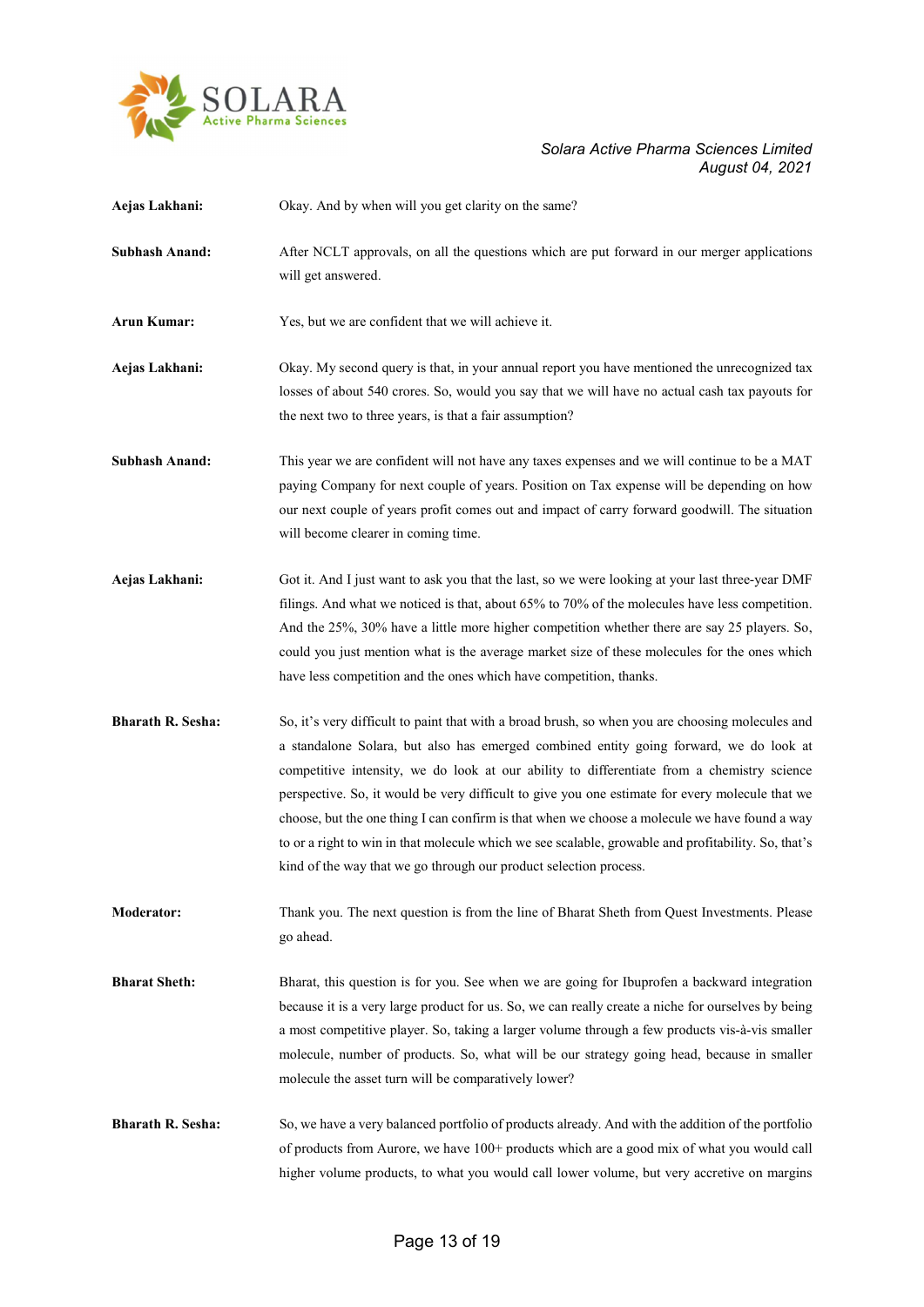

and with large customer stickiness. So, that balance will continue, so we will have both types of products in our portfolio. As was articulated in the presentation and what Arun said earlier, we have a very strong ability to continue to win in the base molecules and we will as we increase our R&D velocity and bring new products with differentiation to the market and be successful there. So, for us, it's not an either or it's and, we will do both and we will do both successfully and the balance in the portfolio will always be between the two.

- Bharat Sheth: And second question, you have been talking about this new technology platform and new chemistry. So, can you elaborate a little more as well as how we are evaluating this continuous manufacturing with the micro reactor and all we are evaluating?
- Bharath R. Sesha: Yes, that is one of the tech platforms that we are working on. There are others such as enzymatic and then we are looking at high potency also as a technology platform, and complex generics and all of these are things that we are working currently on, as I said at least to have this we will have this ready to scale by the end of this financial year. All of these we believe we bring to both CRAMS and generic APIs which gives us a differentiation and a scientific capability to grow our business with good margins.
- Bharat Sheth: Okay. And how that will improve asset turn or anything?
- **Bharath R. Sesha:** See, as and when we are bringing new products and as and when we scale them up on the pure generics business the asset turn will continue to be improved based on that. And that kind of a strategy that we use, we use that as one of the metrics we choose to look at which products picked and which asset and part of this synergy identification, there has been a lot of deep dive into this exercise to make sure we have optimal utilization of capacity across both networks and soon to be one network with asset velocity, asset turns being one of the criteria we using to slot molecules.
- Bharat Sheth: And last question, Arun and his remark says that because we want to grow CRAM very aggressively, so, we need to invest and create a lot of infrastructure ahead of really, we can take the benefit of this whole CRAM space. So, how much CAPEX are we when we are looking for a 25% CAGR growth, we are planning?
- Arun Kumar: Bharath is that for you or for me?

Bharat Sheth: So, overall either, but Arun you said that we need to create a lot of infrastructure in advance to take CRAMS business next level?

Arun Kumar: Yes. See, currently the Company has been investing about 200 to 250 crores of CAPEX per year, we think that kind of investment will continue for at least another two to three years. And that should then solve for all our capacity needs, including the CRAMS and the generics business.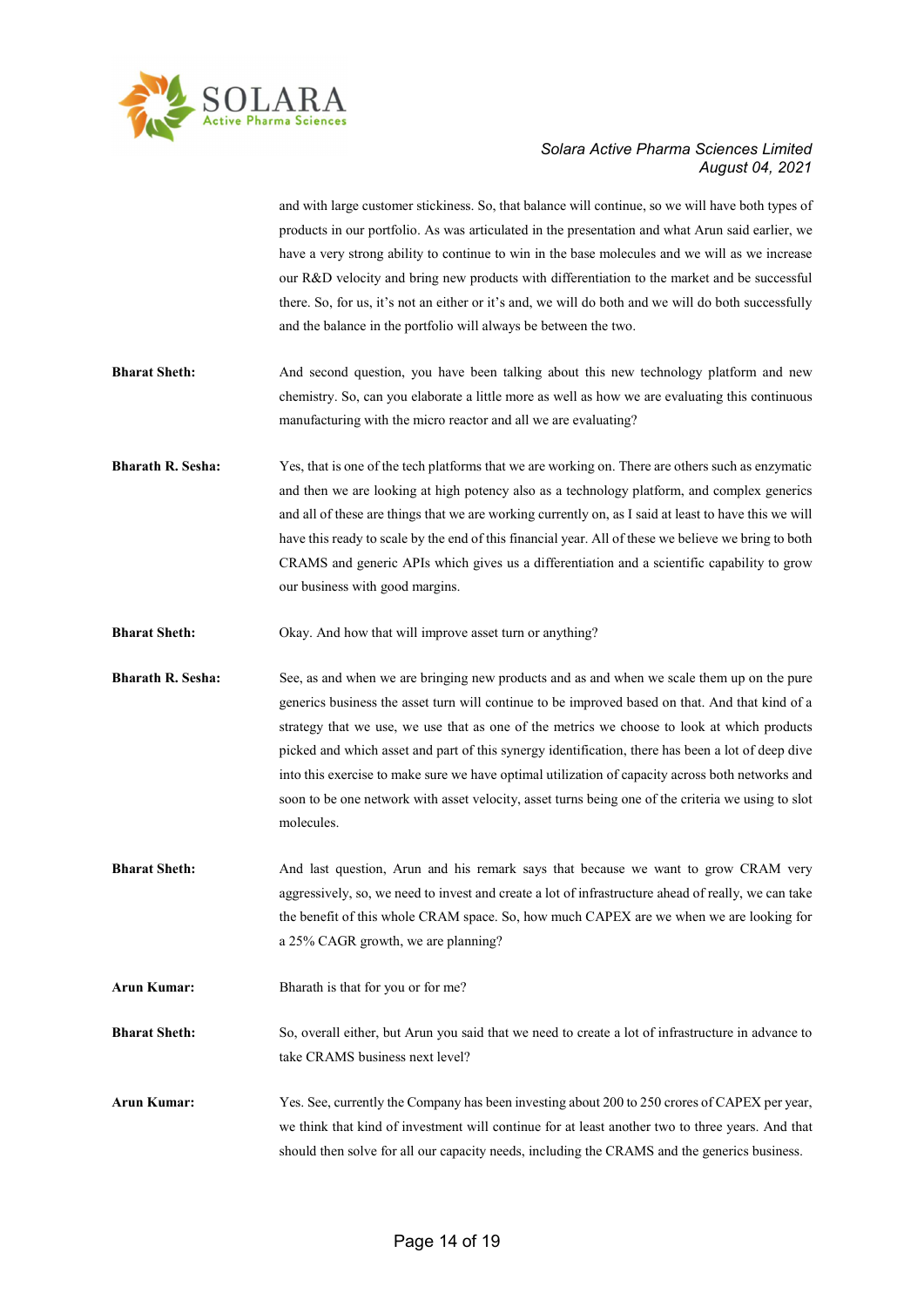

| <b>Moderator:</b>        | Thank you. The next question is from the line of Tushar Manudhane from Motilal Oswal<br>Financial Services. Please go ahead.                                                                                                                                                                                                                                                                                                                                                                                                                                                                                                                                                                                                                                                                                                                                                                                                                                                                                                                                                                                                                                                                                                                                                                                                                                                                                                |
|--------------------------|-----------------------------------------------------------------------------------------------------------------------------------------------------------------------------------------------------------------------------------------------------------------------------------------------------------------------------------------------------------------------------------------------------------------------------------------------------------------------------------------------------------------------------------------------------------------------------------------------------------------------------------------------------------------------------------------------------------------------------------------------------------------------------------------------------------------------------------------------------------------------------------------------------------------------------------------------------------------------------------------------------------------------------------------------------------------------------------------------------------------------------------------------------------------------------------------------------------------------------------------------------------------------------------------------------------------------------------------------------------------------------------------------------------------------------|
| <b>Tushar Manudhane:</b> | Just one clarification on FY22 guidance of 2800 crore, any opportunity one off built into that or<br>this is more like the sustainable run rate to perform?                                                                                                                                                                                                                                                                                                                                                                                                                                                                                                                                                                                                                                                                                                                                                                                                                                                                                                                                                                                                                                                                                                                                                                                                                                                                 |
| <b>Arun Kumar:</b>       | It is sustainable, both companies do have very specific COVID products. We believe COVID is<br>here to stay for at least two to three years. So, we are not suggesting that there are any one offs,<br>but there are potentially several newer molecules that are being repurposed for COVID. So, we<br>are with 150 odd products in the combined entity, we will always have some COVID<br>opportunities. But, we just don't believe that COVID is going away in three months or six<br>months it's something here to stay. And we'll have to solve for the challenges for several years.<br>There is an uptick, both at Solara and Aurore for specific COVID products, and there's a<br>downtick for products which are not like for example, in the acute care the demand worldwide,<br>the businesses dropped between 10% to 15%. So, once the stocking happens, we do see some<br>pressure on demand, but with newer products in the chronic space, and in expanding markets,<br>we always are able to manage this business quite well. So, I wouldn't say that there is a specific<br>one-off contract which is not sustainable, maybe the portfolio changes but if you have 10 COVID<br>products, one product will be in season in this quarter, another one will be in season the next<br>quarter. But overall, we should be able to maintain a certain level of comfort around the numbers<br>that we are guiding. |
| Moderator:               | Thank you. The next question is from the line of Karan Sorana from Monarch Aim. Please go<br>ahead.                                                                                                                                                                                                                                                                                                                                                                                                                                                                                                                                                                                                                                                                                                                                                                                                                                                                                                                                                                                                                                                                                                                                                                                                                                                                                                                         |
| <b>Karan Sorana:</b>     | Just wanted to ask the update on the FDA inspection for our plant and what kind of capacity<br>utilization are we targeting for FY22 and target capacity utilization for the same part in '23. And<br>with non-regulated markets in our portfolio now, what are the receivable days we thought of<br>looking at if we can get some color on that will be great, thanks.                                                                                                                                                                                                                                                                                                                                                                                                                                                                                                                                                                                                                                                                                                                                                                                                                                                                                                                                                                                                                                                     |
| <b>Bharath R. Sesha:</b> | So, let me start with the update in Cuddalore. So, we have currently completed all our actions<br>on time. And we believe with the right corrective and preventive actions in place, we have also<br>sent communication and we continue to engage with the U.S. FDA and we are eagerly awaiting<br>their presence to audit the facility for a reclassification. And we will find out whenever they are<br>ready to do so. But we are ready, and we have been for some time. Then coming to capacity<br>utilization.                                                                                                                                                                                                                                                                                                                                                                                                                                                                                                                                                                                                                                                                                                                                                                                                                                                                                                         |
| <b>Arun Kumar:</b>       | Bharath, Arun here. Just to point out rather magnify, the facility was inspected by European<br>authorities very recently and got an approval, we should all remember that this specific OIA was<br>related to the NDMA in Ranitidine and nothing to do with the quality systems related to the<br>organization. We are confident that we have addressed these matters. It is also important to know<br>that CEP for Ranitidine has been reinstated in Europe. So, we think this is more to do with travel                                                                                                                                                                                                                                                                                                                                                                                                                                                                                                                                                                                                                                                                                                                                                                                                                                                                                                                  |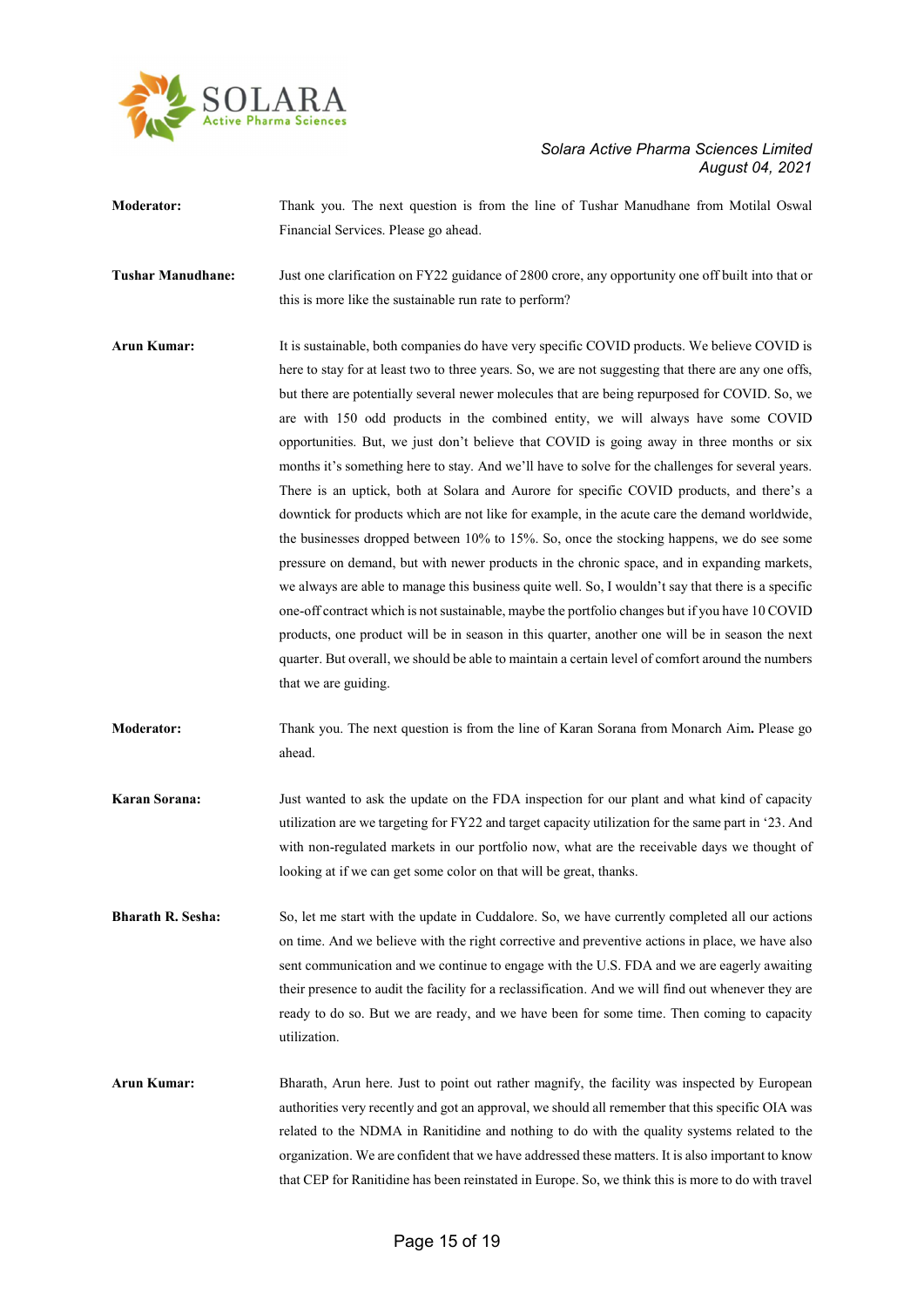

restrictions and we do hope, like Bharath mentioned that this will be behind us in a very, in an expedited manner. Bharath I hope I'm right with my assessment.

- Bharath R. Sesha: Absolutely Arun. The restoration of the CEP is a validation of the fact that we've done all the right things, so yes. Coming to the capacity utilization, we expect that it will be in the late 80s, early 90s like it was last year. As we talked about earlier, we have the flexibility through multiple products and most of our facilities and that gives us the opportunity to have high capacity utilization as we go forward. So, FY22 we see similar capacity utilization, as we saw in FY21. And as Arun had already talked about in the vision commentary, as we build the capacities to support particularly our CRAMS, this utilization number may vary depending on when the capacities are coming on stream and when they get fully utilized. But for now, as we see the visibility for FY22 it's going to be very similar to FY21, late 80s, early 90s capacity utilization.
- Tarun: And above the receivable days, if we can get some color on that?
- Subhash Anand: No, in fact we already spoke about increasing working capital. Currently our receivables are around 115 days.
- Moderator: Thank you. The next question is from the line of Nitin Agarwal from DAM Capital. Please go ahead.
- Nitin Agarwal: Arun there are couple of points. If I heard it, right you mentioned CRAM should be 30% of the revenues by FY25?
- Arun Kumar: Correct.
- Nitin Agarwal: And secondly, so if you just take that as a sort of goalpost. The revenue guidance we put out obviously is interesting. The margin guidance is obviously underwhelming, and you obviously look through the fact that, there is a degree of under recovery on the CRAMS part of the business which is going to be there. At a point in time, maybe year, two years out from post FY25, ones probably this under recovery situation corrects itself. You're assessing what is the potential of the business model, the possibility of this model, in sort of sustainable profit perspective?
- Arun Kumar: We have obviously guided the EBITDA margin with a sense of caution. Remember the business has grown from is 8% EBITDA to where it is today, in the last four years. We believe that the need for pure play players will be important and it will be fair to assume that the margins can be adjusted upwards between 3% and 4% if we get all our math right, but it's always better to be on the side of caution and that's why we have put that range.
- Nitin Agarwal: And more philosophically at some level, business like this with the kind of mix which is there between CRAMS and API that we are envisaging, this is operating out of India, the dynamics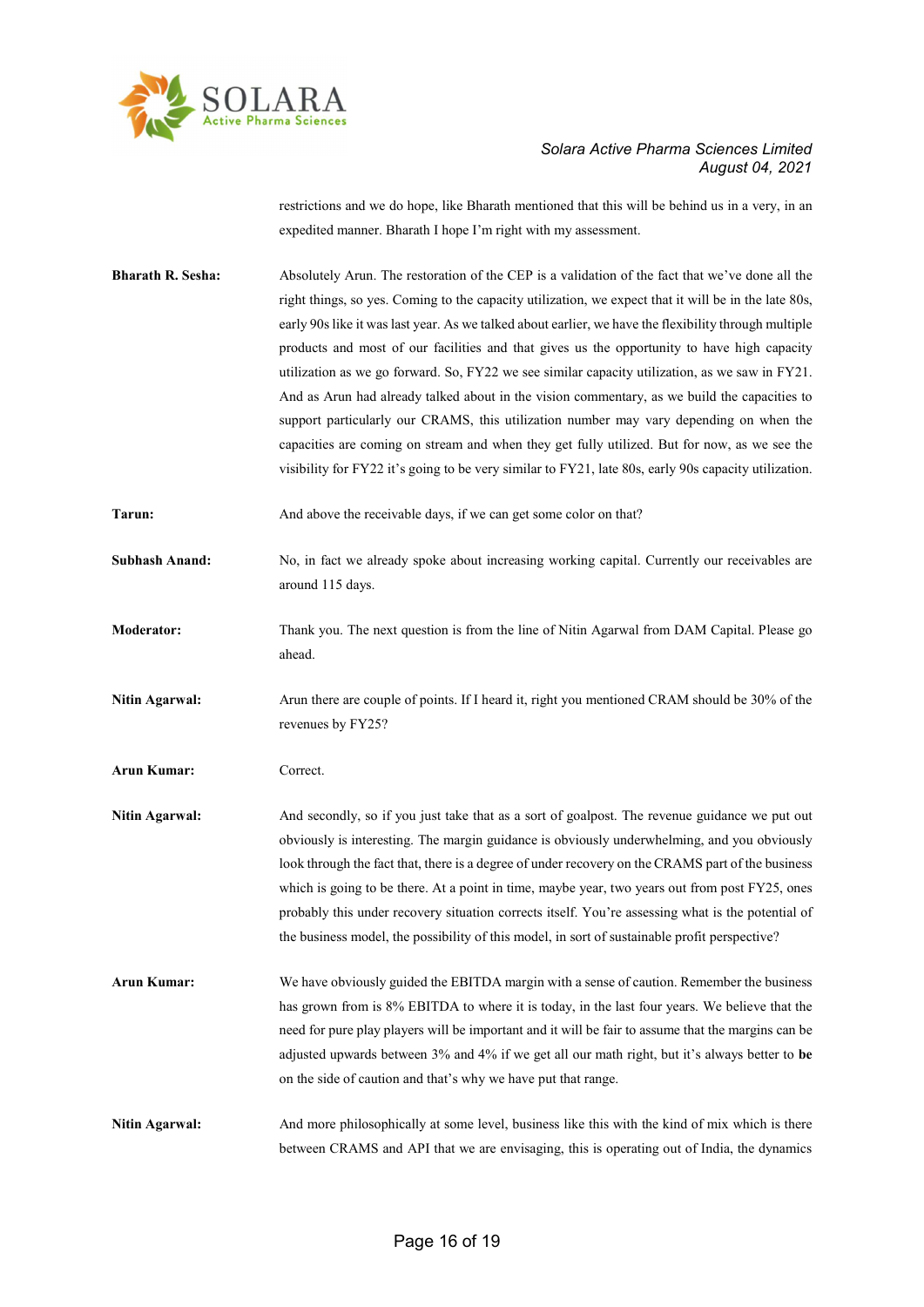

which are there what is 40% EBITDA margin of possibility in this business or is it possible that the business model like this can deliver even margins north of 40%?

Arun Kumar: I think it's possible, companies who have been in the space do that. And there are other companies who have been recent entrance but have completed the capital investment phase. Over the last four or five years have also delivered significantly and OPEX leverage. So, for us, from a CRAMS ambition we would be agnostic on where we are domiciled, we believe that we would be international from, at least in certain capabilities that we may not be comfortable doing and also in terms of customer acquisition, sometimes we will do some bolt on, which will be outside of India. But, it will be fair to assume in a steady state the 30%+ business on a combination like ours, would be quite reasonable to expect.

Nitin Agarwal: And secondly on the API business growth that we sort of envisage over the next three to four year, obviously it will be a mix of both existing products going through as well as new products coming through, is there a higher weightage in these two segments in terms of it's going to be more driven by new product launches, or more of legacy products are growing?

Arun Kumar: See, it will always be a combination of the two, cross selling on this is a very big uptick. As you can see, we are guided next year for an incremental revenue of at least about 200 crores cross selling products 150 to 200 crores in that range. So, that obviously will be a very critical element in this synergy. But more importantly, it's a portfolio considering that Aurore has got as like I explained earlier to another question, that we have ceded several of our customers. And we have a very solid order book on many of the DMFs that are being filed, and they are all very special DMFs. So, either if it's a commodity DMF being a late entrant, we've been able to set our customers by cost leadership using new technologies, and semantic rules wherever applicable to get our costs lower. But more importantly, on the more niche products. Where in the middle of the pyramid we add a lot of products which are not necessarily focused on asset turns, but focus on high gross margins, potential profit shares with the formulators because of the number of DMF are very few. The combination plays out very differently and you will see bulk of that coming from that strategy.

Moderator: Thank you. Ladies and gentlemen in interest of time we will take last two questions. The next question is from the line of …. Please go ahead.

Participant: Just one question, can you provide the breakup between API and CRAMS for this quarter revenue breakup?

**Bharath R. Sesha:** So, CRAMS was in the late single digits as a percentage for the quarter.

Participant: Alright. And when you say that you've added four customers in CRAMS, are these mainly for the late stage or are these for lifecycle management products?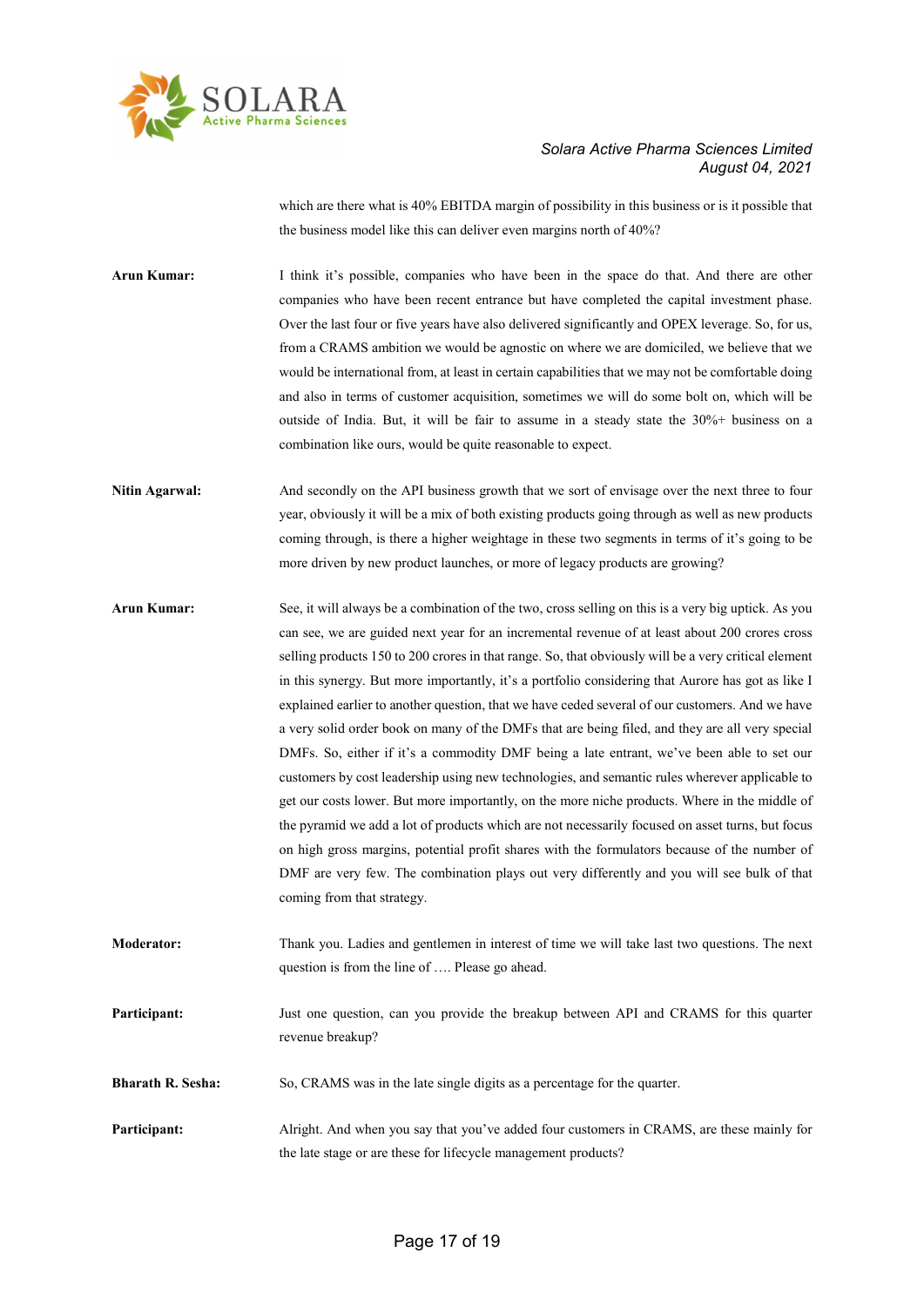

- Bharath R. Sesha: So, it's a mix, some of them are late stage clinical, some of them are in the early stage clinical's and some of them are products where they're looking for a second or an alternate route of synthesis or source. So, it's a good mix of projects we have got with these new customers.
- Moderator: Thank you. The next question is from the line of Alankar Garude from Macquarie. Please go ahead.
- Alankar Garude: Firstly, sir was there a meaningful contribution from COVID-19 drugs for Aurore in FY21, because if we look at the year-on-year jump in EBITDA in FY21 referring to the MCA data for FY20, the jump seems quite high?
- Arun Kumar: Yes, you're right. We did disclose that we were a significant player in the Favipiravir place, we were an important player to the innovator, we did disclose that. We continue to have developed a whole suit of COVID products that are all and we are an important player in all the new repurposed drugs in COVID. So, there's no product that we don't make.
- Alankar Garude: And Arun, is it possible to comment on the sustainability of the 175 crores of EBITDA which Aurore did in FY21. So, you feel confident of, or Aurore feels confident of growing that number?
- Arun Kumar: So, we did guide you then that the EBITDA sustainability must be assumed at 150 crores because we did get a COVID bump last year. But we are very confident of growing that at a faster tick than the Solara business because of the regulated market filings that have been completed and customer onboarding that have happened.
- Alankar Garude: Understood. And my final question is again on Ibuprofen backward integration, so just wanted to understand what led to this decision to backward integrate now, after so many years and will we follow a similar strategy for some of top10 products, where we are.
- Arun Kumar: I am addressing this so far in the interest of time, we took this decision to backward integrate 18 months ago, there were reasons of confidentiality and various other reasons that this is not in the public domain. It was not a material invest; it is a material investment from our aspects. But we are as Bharath said, getting into validation of a fully integrated Ibuprofen player this quarter. So, you can't build a plant in three months, this was a 12- or 14-month facility built out. It's one of the largest facilities and not only does it cater to our needs, but we can also sell the intermediates to other Ibuprofen manufacturers. So, we knew that if demand constraints were, if we had headwinds, and we were in this business for 30 years, it's a very different Company from what we were in Ibuprofen 30 years ago. One is we've got almost all the marquee customers, brand owners we are partnered with them, our Ibuprofen program was pre ordered and pre-advanced by one of the biggest Ibuprofen consumers in the world. So, when we went into becoming a stronger player in the space, we decided and to be sure that we were fully integrated. And it was something we took 14, 15 months ago, a decision is just playing out now. And that will ensure